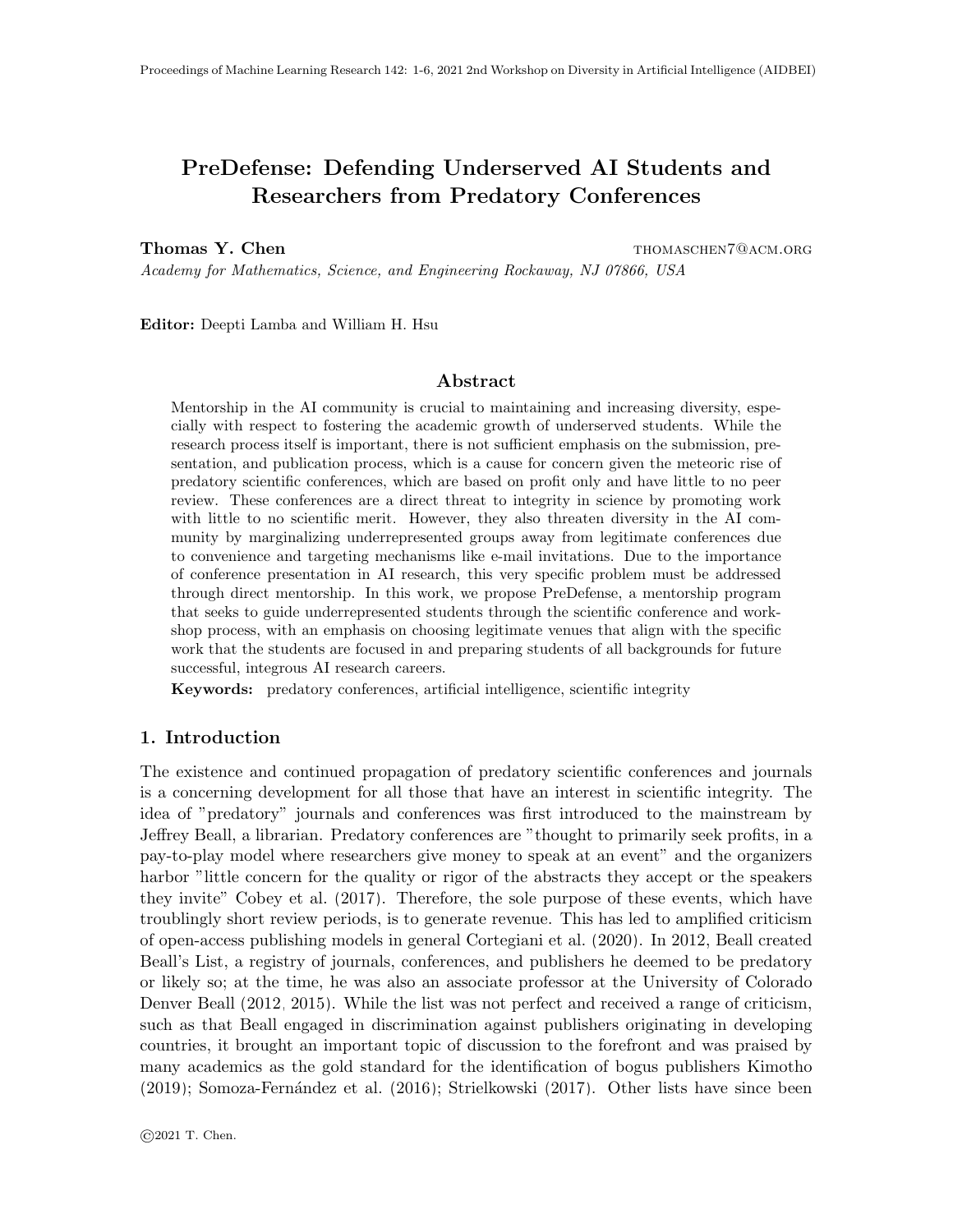developed (e.g. Kscien's List) to tackle this problem [Kakamad et al.](#page-4-5) [\(2019\)](#page-4-5). It has been documented that even many high-level academics are not fully aware of "predatory science," and that therefore there must be more education and awareness brought to the matter [Lang](#page-4-6) [et al.](#page-4-6) [\(2019\)](#page-4-6).

As these conferences do not incorporate robust peer-review systems, they can promote pseudoscience and are a threat to scientific integrity as a whole; however, specifically in terms of underserved students, they pose a unique threat. Unfortunately, these predatory venues often target early-career researchers and underserved students, who do not know any better than to submit work and are tempted by the opportunity to boost their curricula vitae [Mouton and Valentine](#page-5-2) [\(2017\)](#page-5-2). For example, the organizers often send e-mail invitations soliciting submissions [Asadi](#page-4-7) [\(2019\)](#page-4-7). These unsuspecting victims end up paying steep prices for extremely low-quality or even nonexistent conferences. Predatory conferences often target researchers in low-income areas and developing countries, and they have become more adept at designing websites and other material that give them a guise of legitimacy; at first glance, they may not seem predatory [Memon and Azim](#page-5-3) [\(2018\)](#page-5-3); [Mouton and Valentine](#page-5-2) [\(2017\)](#page-5-2). In this paper, we focus on predatory conferences specifically and propose a mechanism to combat their success in deceiving well-intentioned students. These conferences largely relate to machine learning and artificial intelligence, as these fields often prioritize presenting at conferences and publishing in their proceedings. The seeming pressure and need to present at "prestigious" venues perpetuates the cycle of students being drawn into predatory conferences. Predatory venues have the consequence of decreasing diversity in the field of AI because those in underrepresented populations attend low-quality conferences and are discouraged from further research. By not being able to present at and participate in mainstream ML conferences such as NeurIPS, ICML, ICLR, etc. and instead continuing to be trapped in and solicited by conferences with practically 100% acceptance rates, they do not have the opportunity to improve their work and obtain valuable feedback.

However, it must also be noted that some academics and students are aware of the illegitimacy and possible illegality of particular venues and instead utilize them to bolster their credentials and inflate their CVs: harming both themselves and the entire scientific community by presenting and "publishing" work with no scientific merit [Darbyshire et al.](#page-4-8) [\(2020\)](#page-4-8). This alternative mindset also hurts underrepresented students because when they consistently submit to conferences with no standards for scientific rigor, they do not have motivation to improve and continue to inflate their CVs while not gaining any valuable insights, perpetuating the cycle. In the absence of immediate legal mechanisms to prosecute these publishers and organizers, it is important that we educate underserved students, particularly, on the most accurate and realistic conferences and workshops to submit their machine learning and artificial intelligence research papers to: both for the benefit of their scientific and professional careers and for the integrity and implications of computer science research. To that end, we propose a mentoring program targeted at underrepresented communities to primarily guide them through the conference submission and publication process. It is focused on late-stage research paper development and the entire submission, review, acceptance, presentation, and publication process. The proposed mentoring program is named PreDefense (with the first "e" being pronounced as a soft vowel). The aim is to maintain and increase a sense of belonging among students from underserved populations while simultaneously limiting research misconduct perpetuated by predatory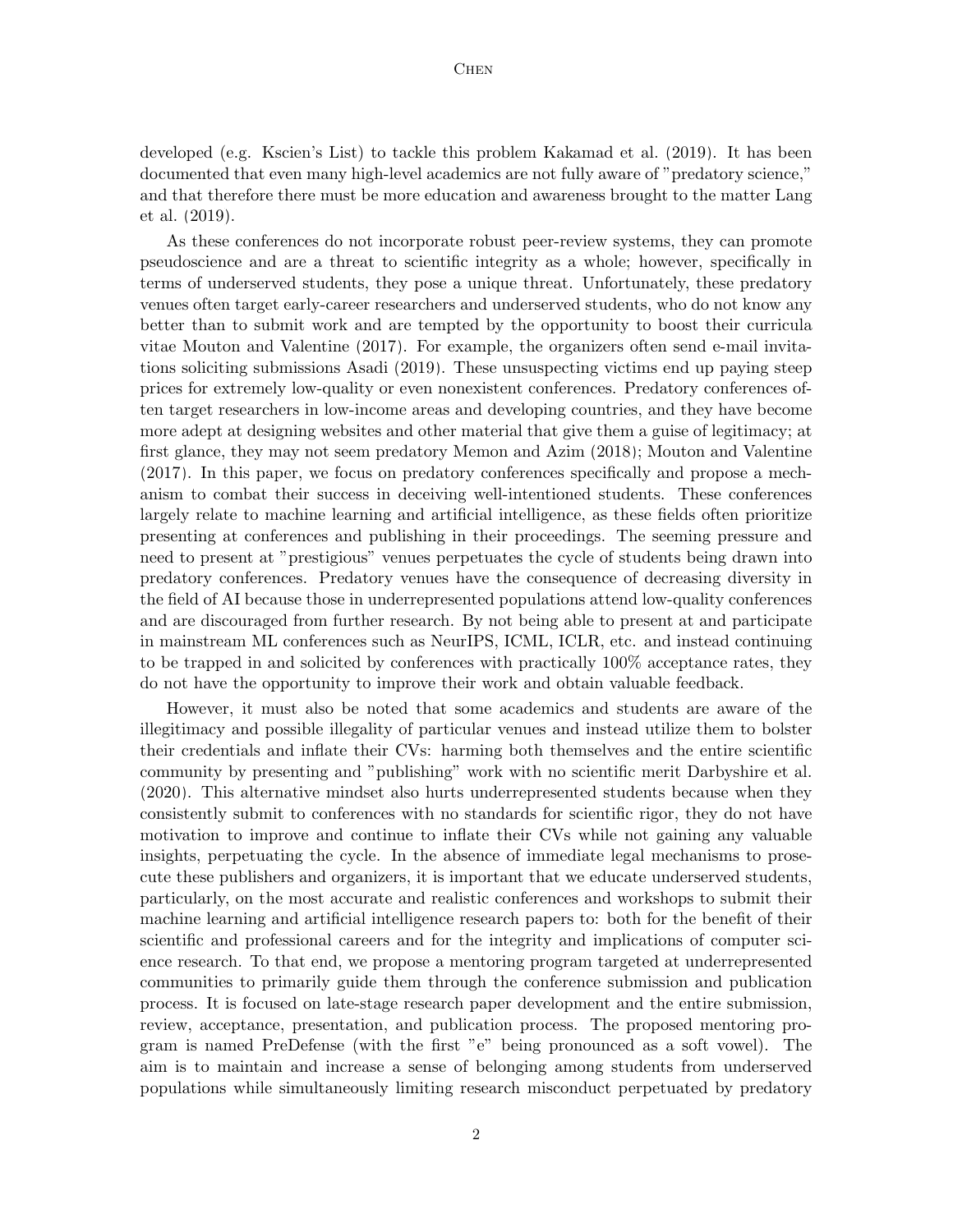conferences at-large.

# 2. Case in Point: WASET

Before introducing PreDefense, we examine one example of a predatory publisher and distributor of scientific conferences. Namely, we discuss the so-called World Academy of Sci-ence, Engineering, and Technology (WASET)<sup>[1](#page-2-0)</sup>, which is a confirmed predatory organizer [Cress](#page-4-9) [\(2017\)](#page-4-9). On its website, the organization advertises thousands of conferences at various locations across the world. In fact, in each location, there are hundreds of conferences occurring during the same two day period. For example, during January 14th and 15th of 2021 in Singapore, there are "conferences" being held with focuses in topics as disparate as water treatment for hospitals, agronomy, and Islamic architecture. Most notably, there are a wide variety of conferences listed that relate to computer science, machine learning, and AI in general. In Zurich on the same two dates, listed are two dubiously named conferences named "Deep Learning for Pattern Recognition Conference" and "Deep Learning Technologies for Pattern Recognition Conference" — almost identical in name. WASET is only one example of predatory organizing, though it is more high-profile.

#### 3. PreDefense: How it Will Work

PreDefense will be offered as a mentorship program that institutions, particularly ones that involve undergraduates, can sign up for. It will start with universities located in lowincome and underrepresented areas, as students there will be more likely to not be aware of predatory conferences and why they are problematic. PreDefense will also be particularly directed towards interested institutions in developing countries. Students will be able to subsequently sign up for the program, whenever they are nearing the culmination of the research and paper-writing process.

The mentorship program would be a part of a nonprofit organization, and underserved students would be able to participate at no cost of their own. Mentors will be educated in and well-versed in not only in the identification of bogus conferences but also the entire conference submission and acceptance process from start to end. There are a number of factors that aid the mentors in identifying fake conferences and recommending appropriate venues. For instance, advertisement emails, virtual conferences without presentation requirements, broad topic areas, changes in dates, mystery regarding committeemembers as well as geographic homogeneity among them, free offers, and dubious payment methods are all signs of a predatory conference [Asadi et al.](#page-4-10) [\(2018\)](#page-4-10). Mentors will be familiar with these signs and be able to navigate the students.

However, the role of the mentor extends far beyond simply recommending conferences. Firstly, the mentors will aid mentees in finalizing their papers. Especially for students in developing countries that have more limited skills in technical writing in English, mentors will have the expertise to guide them in this way. Then, the mentors will gain a solid grasp on the material that the research paper incorporates and recommend any changes. Furthermore, they will begin the process of searching for applicable conferences and workshops.

<span id="page-2-0"></span><sup>1.</sup> www.waset.org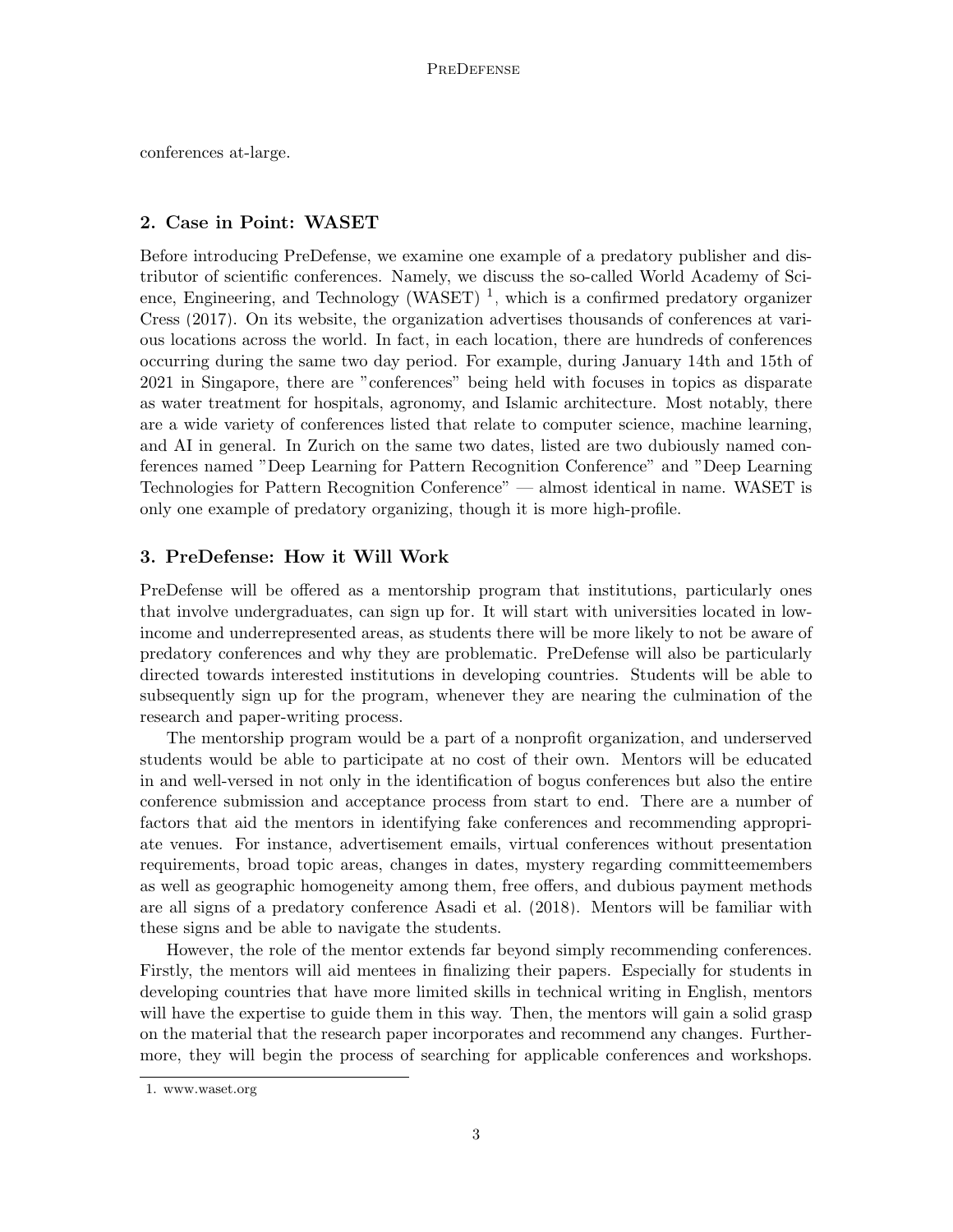#### **CHEN**

Mentees will be given a wide variety of choices and mentors will explain the benefits and specialties of each. At this time, mentees will be taught specifically how to avoid predatory conferences; this is an important skill they will need to retain after the program in order to succeed academically in the future, as well as to not lend credibility to illegitimate organizers. This is perhaps the most crucial juncture in the mentorship process, due to the ever-increasing pervasiveness of fake conferences.

Subsequently, mentors will guide mentees through the submission procedure, which is useful especially if these are the mentees' first times. The mentor and mentee remain in contact during the review period.

Upon acceptance, mentors will guide mentees through devising a professional presentation. This is also helpful for underserved students that speak English as a second language. Additionally, the conference registration procedure is covered.

By the conclusion of the session, the primary goal is for mentees to have submitted to a reputable conference, even if their paper was rejected. They are to have learned how to differentiate between predatory conferences and legitimate ones. If they were fortunate to have the opportunity to present, that is yet another skill they carry forward following the closure of the mentorship program.

We expect that this will be an 8-month process at the most, particularly for large conferences such as NeurIPS. In other circumstances, the individual program for the mentee can last as short as 3 months. This is especially true for some workshops, such as the AI for Earth Sciences<sup>[2](#page-3-0)</sup> workshop at NeurIPS. The interaction between the mentor and mentee will aspirationally be in-person in a post-COVID-19 world, principally due to previous literature highlighting the shortfalls of virtual mentorship, including cultural differences and disparities in internet access [Pillon and Osmun](#page-5-4) [\(2013\)](#page-5-4); [Kafai et al.](#page-4-11) [\(2013\)](#page-4-11); [Naggita](#page-5-5) [\(2020\)](#page-5-5).

Following preliminary success, the program will expand to universities that may not be traditionally considered "underserved." This remains an important objective because, as previously mentioned, even many high-profile academics do not have sufficient knowledge regarding predatory conferences, given that it is a relatively new development. It has been found that even researchers from top-tier universities like Stanford, Yale, and Harvard submit to predatory journals, due to the organizers' ever-improving mechanisms to seem legitimate [McCrostie](#page-5-6) [\(2020\)](#page-5-6). In any case, the prevalence of predatory organizers is only increasing, and the need for such mentorship programs and targeted education systems specifically on this topic is needed now more than ever [McCrostie](#page-5-7) [\(2018\)](#page-5-7). The outsized importance of conferences and workshops in AI research, in comparison to journals alone, motivates this solution.

#### 4. Conclusion

The proposed mentorship program, PreDefense, has the principle aim of increasing diversity in AI, which is increasingly under threat from the prevalence of "predatory" conferences. Because there must be mentorship directed towards this issue specifically, PreDefense provides the best proposed service to date. When early-stage researchers, especially students, are encouraged to submit their work to legitimate venues and are educated on the im-

<span id="page-3-0"></span><sup>2.</sup> https://ai4earthscience.github.io/neurips-2020-workshop/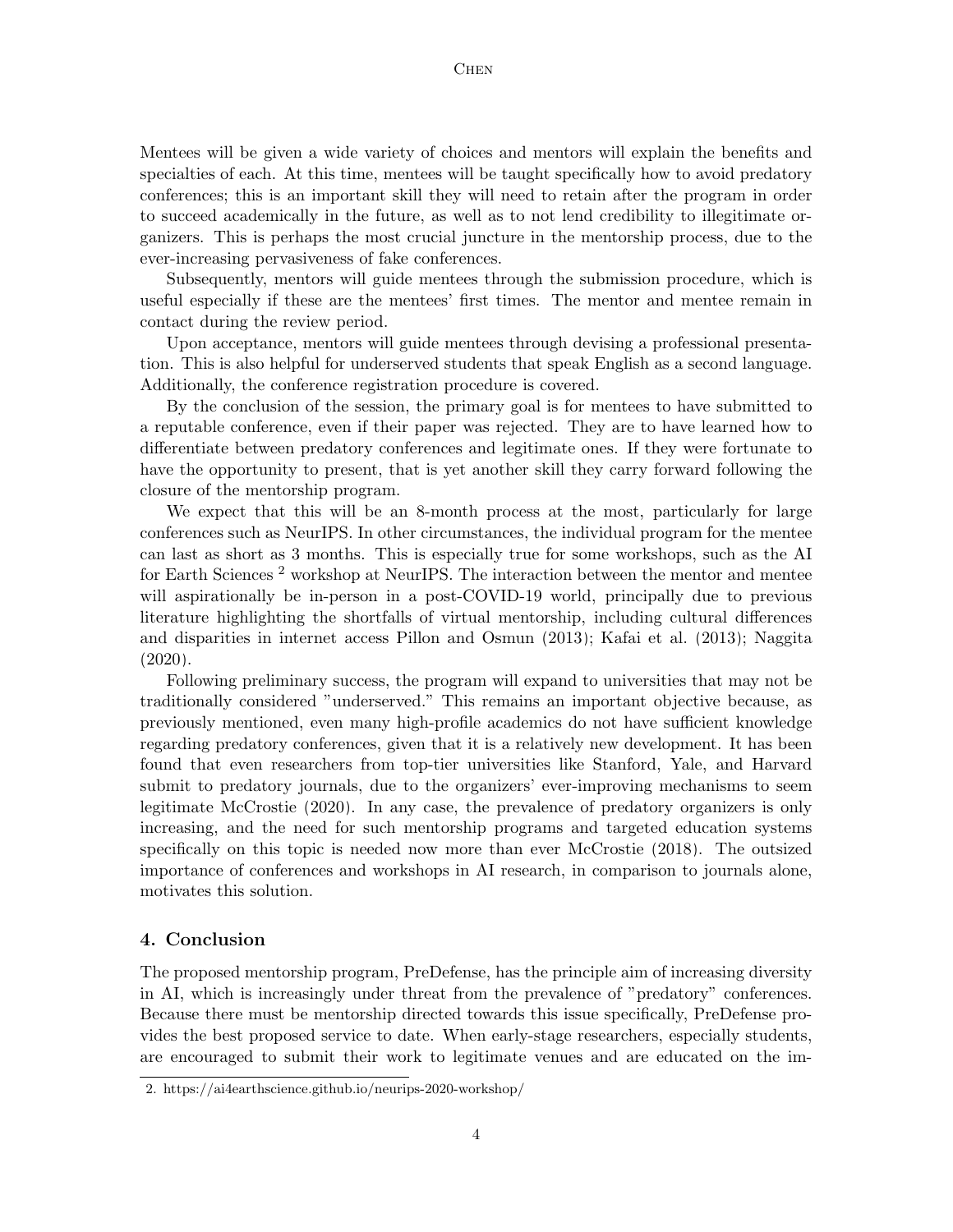portance of doing so in a healthy manner, the overall state of AI research is promoted. Simultaneously, students from a wide range of backgrounds will be brought into the field by being presented with a clear pipeline for presentation and publication, relieved of the confusion sown by malicious organizers.

# References

- <span id="page-4-7"></span>Amin Asadi. Invitation to speak at a conference: The tempting technique adopted by predatory conferences' organizers. Science and engineering ethics, 25(3):975–979, 2019.
- <span id="page-4-10"></span>Amin Asadi, Nader Rahbar, Mohammad Javad Rezvani, and Fahime Asadi. Fake/bogus conferences: Their features and some subtle ways to differentiate them from real ones. Science and engineering ethics, 24(2):779–784, 2018.
- <span id="page-4-2"></span>Jeffrey Beall. Beall's list of predatory publishers 2013. Scholarly Open Access, 2012.
- <span id="page-4-3"></span>Jeffrey Beall. Predatory journals and the breakdown of research cultures. Information development, 31(5):473–476, 2015.
- <span id="page-4-0"></span>Kelly D Cobey, S Mazzarello, C Stober, B Hutton, D Moher, and M Clemons. Is this conference for real? navigating presumed predatory conference invitations. Journal of Oncology Practice, 13(7):410–413, 2017.
- <span id="page-4-1"></span>Andrea Cortegiani, Andrea Manca, and Antonino Giarratano. Predatory journals and conferences: why fake counts. Current Opinion in Anesthesiology, 33(2):192–197, 2020.
- <span id="page-4-9"></span>Phaedra E Cress. Are predatory conferences the dark side of the open access movement?, 2017.
- <span id="page-4-8"></span>Philip Darbyshire, Mark Hayter, Kate Frazer, Robin Ion, and Debra Jackson. Hitting rock bottom: The descent from predatory journals and conferences to the predatory phd, 2020.
- <span id="page-4-11"></span>Yasmin Kafai, Jean Griffin, Quinn Burke, Michelle Slattery, Deborah Fields, Rita Powell, Michele Grab, Susan Davidson, and Joseph Sun. A cascading mentoring pedagogy in a cs service learning course to broaden participation and perceptions. In Proceeding of the 44th ACM technical symposium on Computer science education, pages 101–106, 2013.
- <span id="page-4-5"></span>Fahmi H Kakamad, Shvan H Mohammed, Kayhan A Najar, Goran A Qadr, Jaafar O Ahmed, Karukh K Mohammed, Rawezh Q Salih, Marwan N Hassan, Tomas M Mikael, Suhaib H Kakamad, et al. Kscien's list; a new strategy to hoist predatory journals and publishers. International Journal of Surgery Open, 17:5–7, 2019.
- <span id="page-4-4"></span>Stephen Gichuhi Kimotho. The storm around beall's list: a review of issues raised by beall's critics over his criteria of identifying predatory journals and publishers. African Research Review, 13(2):1–11, 2019.
- <span id="page-4-6"></span>Raynell Lang, Marcy Mintz, Hartmut B Krentz, and M John Gill. An approach to conference selection and evaluation: advice to avoid "predatory" conferences. Scientometrics, 118 (2):687–698, 2019.